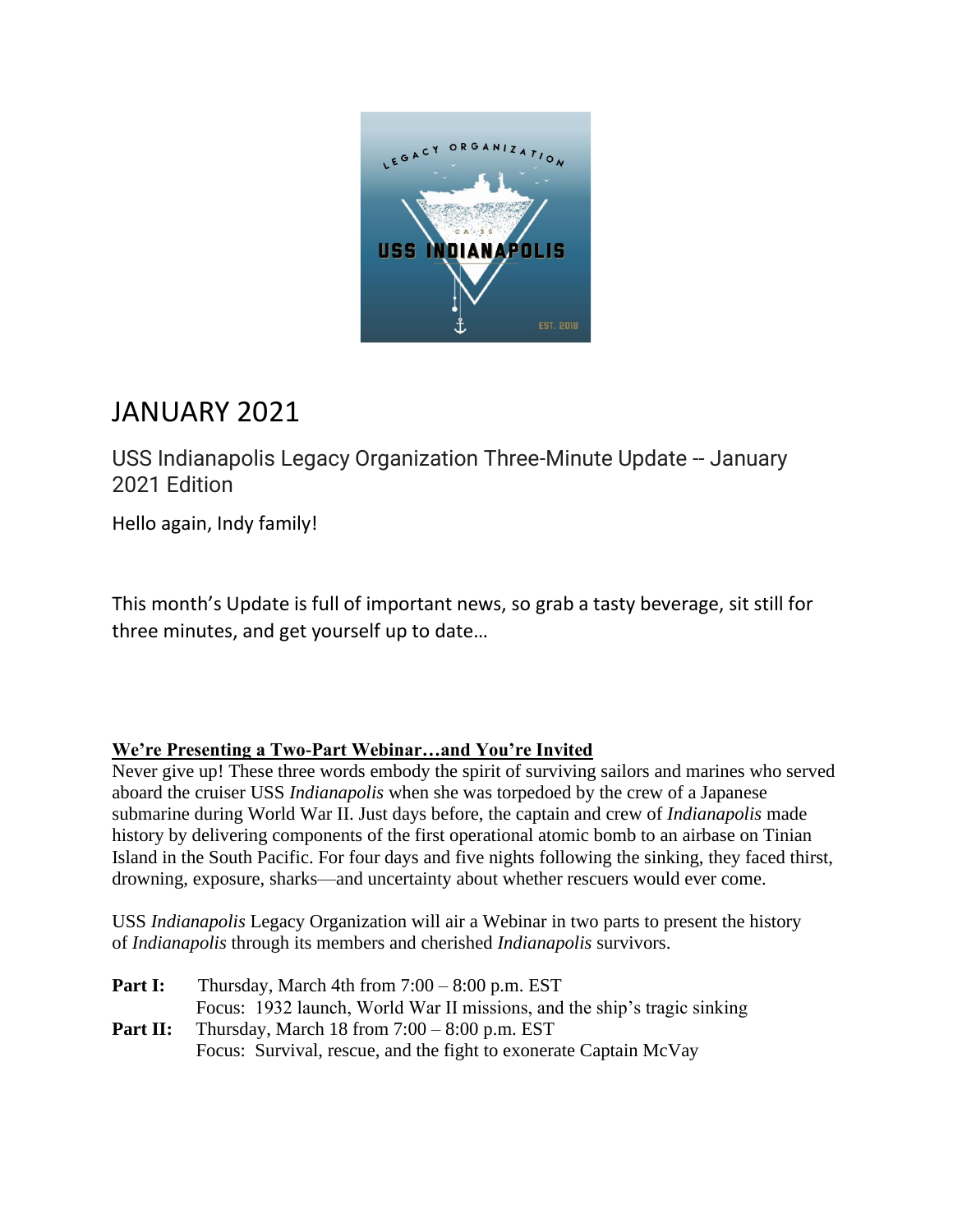This is a great opportunity to invite your children and grandchildren to join us and hear an inspiring tale of survival.

If you are receiving this newsletter, you will also receive an invitation from us on March  $2<sup>nd</sup>$  with a Zoom link to sign in. Hope to see you there!

## **U.S. Navy Honors Father Conway**

"I am here to correct the record and right a wrong," Secretary Kenneth Braithwaite told an audience assembled at Basilica of the Immaculate Conception in Waterbury, Connecticut, on January 8.

The occasion was a long-awaited ceremony in which the Navy finally recognized Father Thomas Conway, who was chaplain aboard USS *Indianapolis* (CA-35), for his heroic actions following the ship's sinking on July 30, 1945. Secretary Braithwaite posthumously awarded to Fr. Conway the Navy Cross, the service's second highest combat honor.

The citation for the award reads in part:

"Completely disregarding his own well-being, Chaplain Conway continually swam between the clusters of adrift sailors — many of whom were severely injured, delirious and dying — to provide them encouragement and comfort, pray with and for them and administer them sacraments. After three days of tireless exertion to aid his shipmates, he finally succumbed to exhaustion and his body was committed to the deep."

In his remarks, Braithwaite, a veteran of many years of sea duty, pointed out that the sea is often serene and beautiful at night. But not that night, he said. Braithwaite could not imagine the terror the Indy crew faced, and he praised Father Conway, whom he said served as a beacon of hope for his shipmates.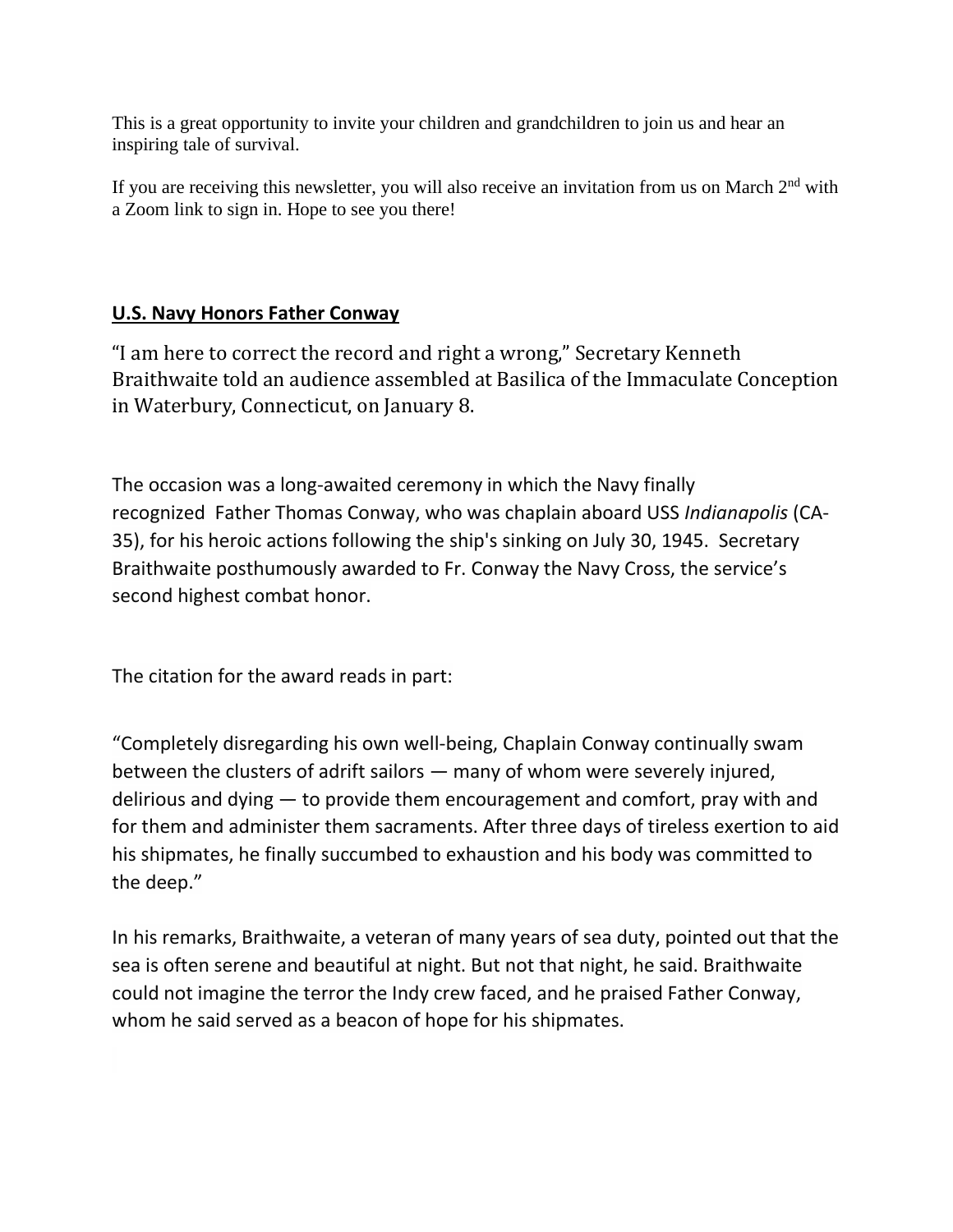To watch a video of the entire Navy Cross ceremony,

visit: [https://www.youtube.com/watch?v=dqxzI-P5o5U.](https://www.youtube.com/watch?v=dqxzI-P5o5U) (The actual ceremony begins at about the 30-minute mark.)

## **Underwriting Opportunity**

As we all know, the pandemic has forced businesses and organizations of all kinds to find new ways to operate. In response, Legacy in 2020 moved our reunion and educational efforts to online platforms with resounding success. However, in the case of our Zoom presentations, that move comes at a cost.

We are looking for a handful of donors to make small contributions to a fund that will help us keep the Indy legacy alive via Zoom webinars across America and around the world.

Here's the good news: You can underwrite a Legacy webinar for just \$140!

In November, nearly that many people attended the webinar we conducted for the National History Club, meaning that we reached all those students with the Indy story for about \$1 per person.

As a bonus, \$140 pays for an unlimited number of webinars in a given month.

Your small donation will make a huge difference! To underwrite one month of Legacy webinars, please email Bonnie Buckett: [dockjock@aol.com](mailto:dockjock@aol.com)

(The Legacy Organization is a 501c3 nonprofit. All donations are tax deductible.)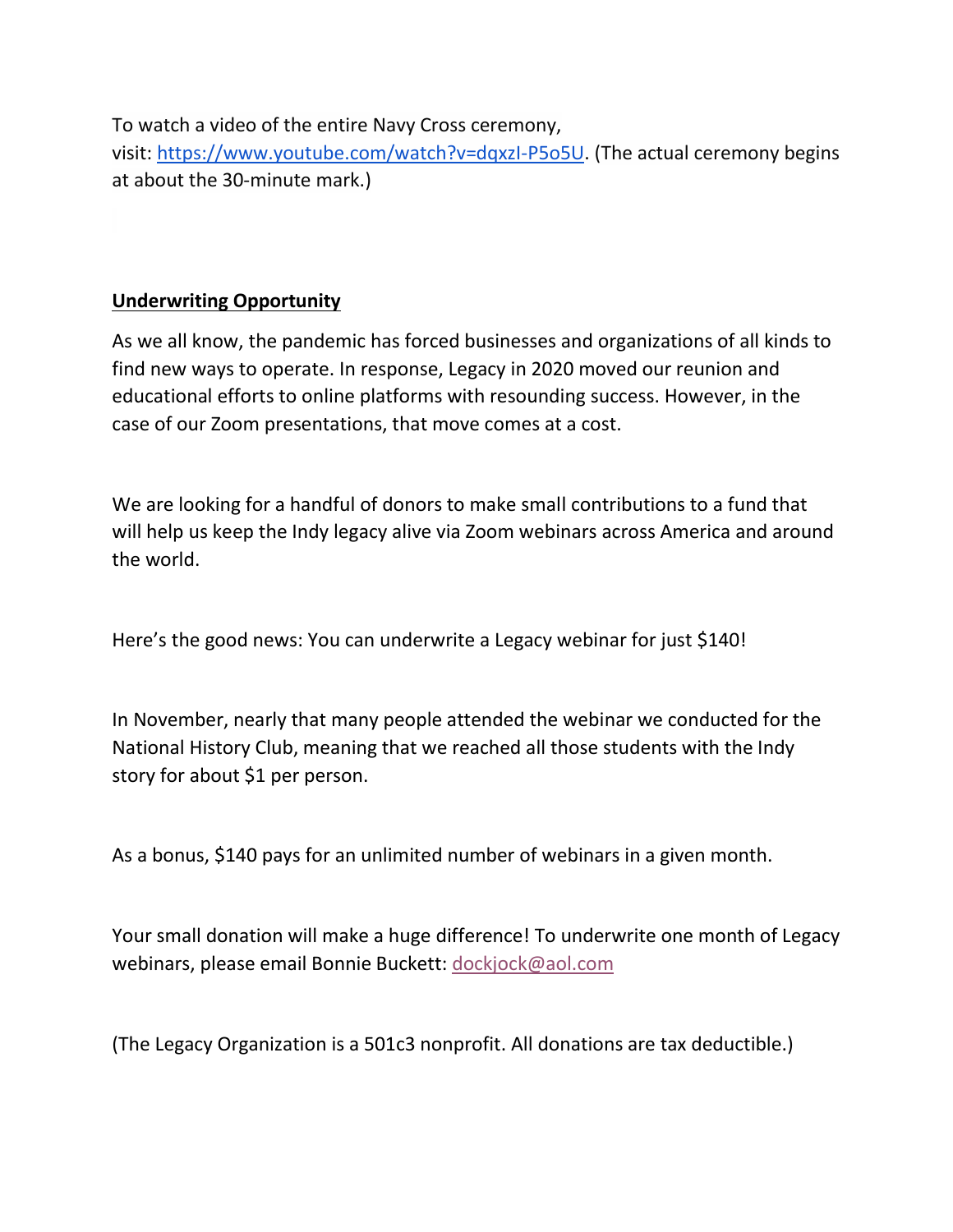## **Student Members Rock!**

The USS Indianapolis Legacy Organization Student Membership program is up and running! Congratulations and thanks go to the inaugural class: Shea Groves (age 12), David Groves (age 10), Bryce Haas (age 8), and Reagan Haas (age 12)—all great-great nieces and nephews of Robert Rutherford, RM2, Lost at Sea.

Student Member Shea Groves recently attended a Zoom call with Survivors Dick Thelen and James Smith, as well as family members of Survivors and Lost-at-Sea. Shea presented the Student Membership mission statement, as well as a brief autobiography on herself and how she is related to the story. Afterward, she commented on how much she learned from just listening to these treasured Survivors and family members. Shea is so excited to learn more about Indy.

Lots of fun and interesting things are in the works for this group of students, so please let family, friends, and others know about our Student Membership. It is open to all students from kindergarten to 18 years of age. These young people will be the next generation to keep the Indy story alive.

You can register online or if you would like us to send the registration form to you, please contact Julie Haas: [julie.haas@bruceoakley.com](mailto:julie.haas@bruceoakley.com). As Julie says, "This group is going to Rock!"

## **Survivor-Reviewed, Survivor-Approved**

Did you know that the Legacy website features a list of multimedia resources about USS Indianapolis (CA-35)? The list of books and documentaries has been endorsed by the USS Indianapolis Survivors Organization and appears in reverse chronological order of release, beginning with the most recent. To view these resources, please visit USSIndianapolis.org, click on "The USS Indianapolis Story," and scroll down to "Multimedia."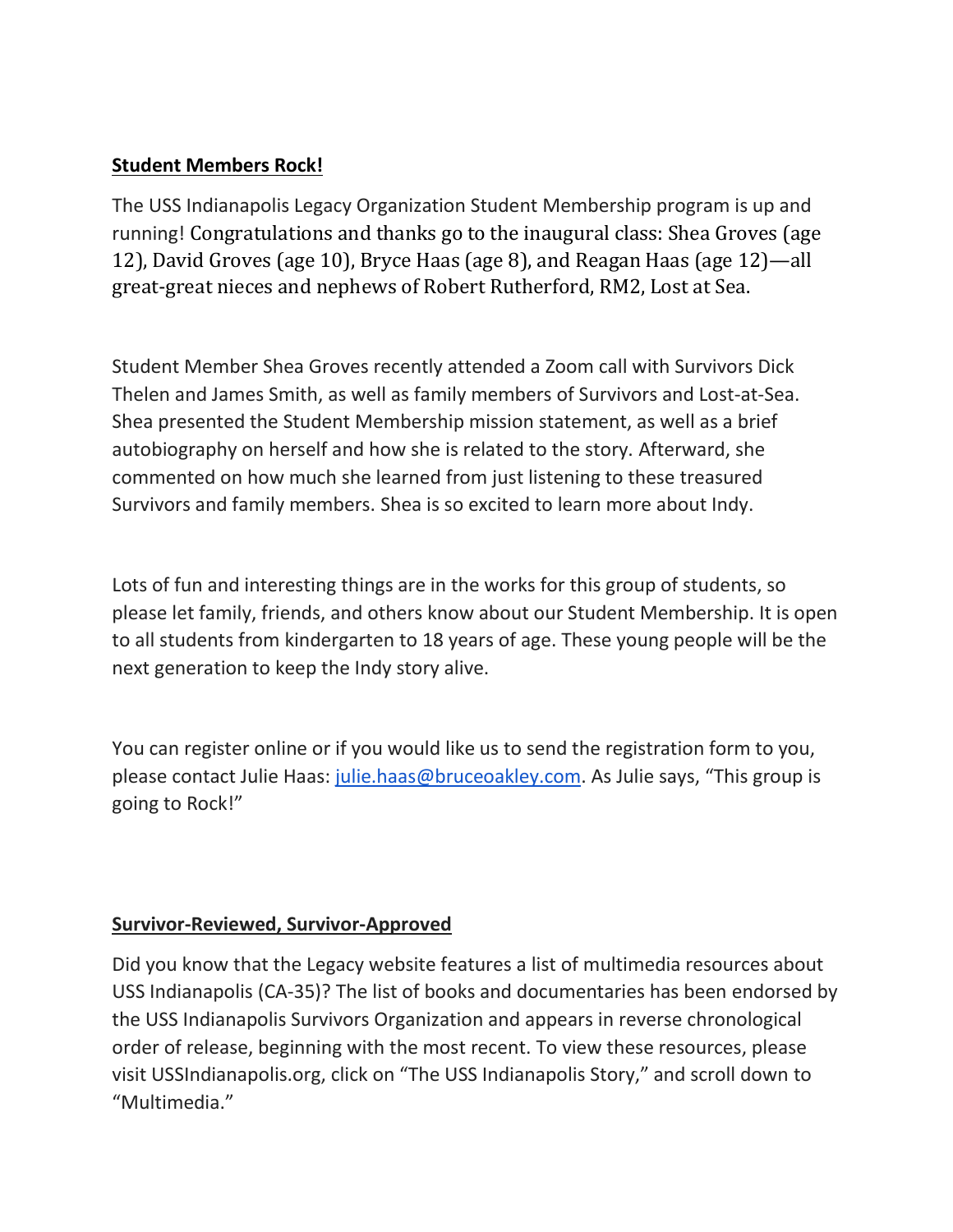### **Cash for College**

What better way to earn money for college than by telling your family's story? The application period for the USS Indianapolis/Gwinn "Angel" Scholarship is now open through March 31, 2021. Applications are available at [https://gtrcf.academicworks.com/opportunities/895.](https://gtrcf.academicworks.com/opportunities/895)

#### Requirements include:

- Applicant must be a descendant (including stepchildren) of a survivor, honorary survivor, lost at sea (LAS) or rescue crew.
- Attend or be a prospective full-time attendee of an accredited 2 or 4-year college or university.
- Academic performance including GPA will be considered. A GPA of 3.0 and above is preferred.
- A copy of your most recent transcripts.
- Two essays are required for this scholarship.

#### **Legacy is Still Growing**

Here's a snapshot of Legacy by the numbers:

Total members: 136 (up from 128 at end of December)

Membership includes:

- 43 Lifetime (same as before)
- 53 General Memberships renewed (up from 50 at end of December)
- 36 New Members in 2020-2021 (up from 35 at end of December)
- 4 New Student Members